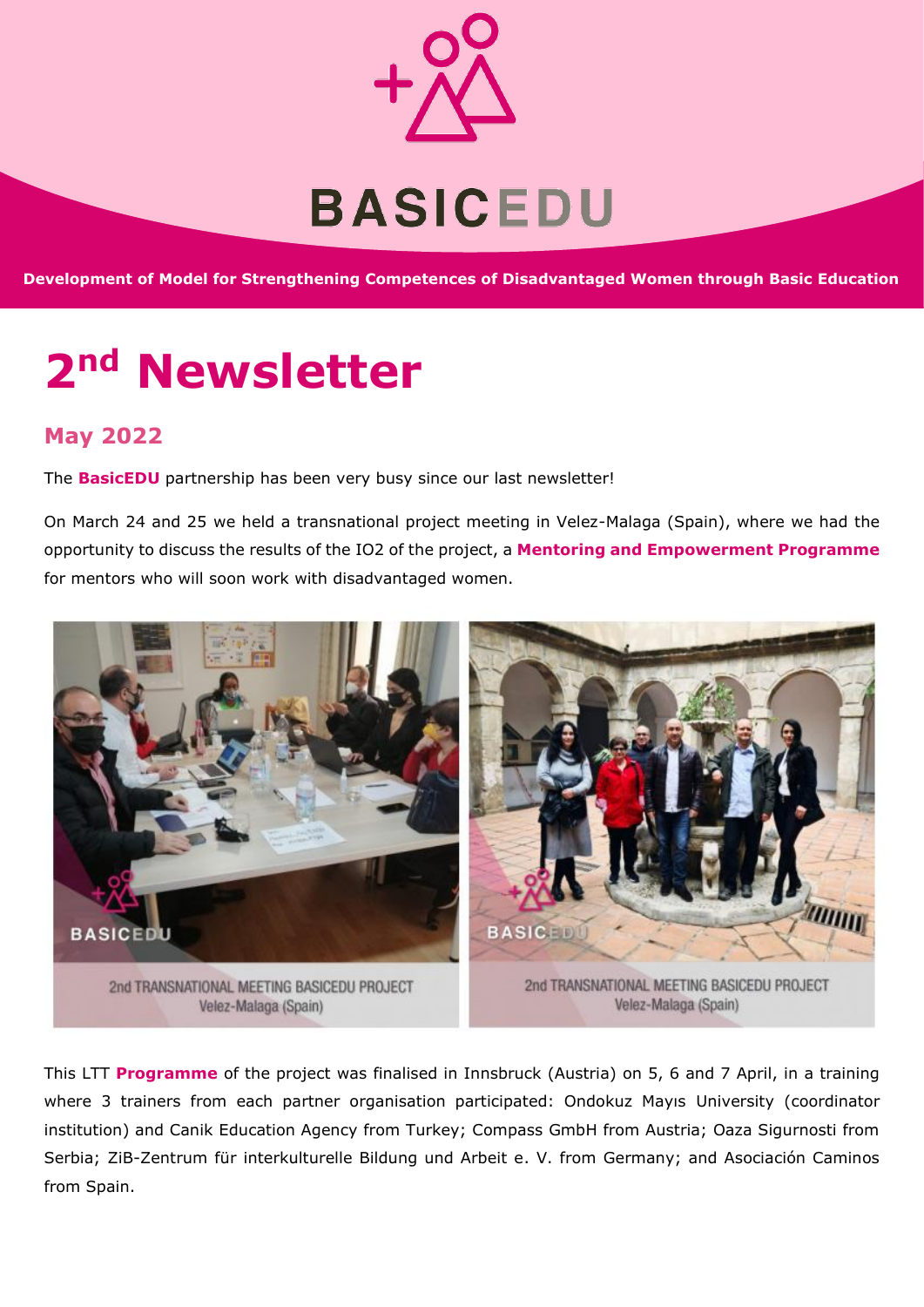The LTT **Programme** consists of 5 training modules specially designed to improve the key competences of disadvantaged women:

- **Module 1:** Learning to learn.
- **Module 2:** Communication and language.
- **Module 3:** Mathematical competences.
- **Module 4:** Digital competences.
- **Module 5:** Labour market orientation, job search tools and strategies.



It was a very enriching training, and soon we will have the opportunity to carry it out in each of the partner countries.

### **Coming soon…**

We have already started working on the IO3 **BasicEDU Empowerment Activity Book** of the project, which will contain inspiring stories and success experiences created by the women participating in the project.

Stay tuned!